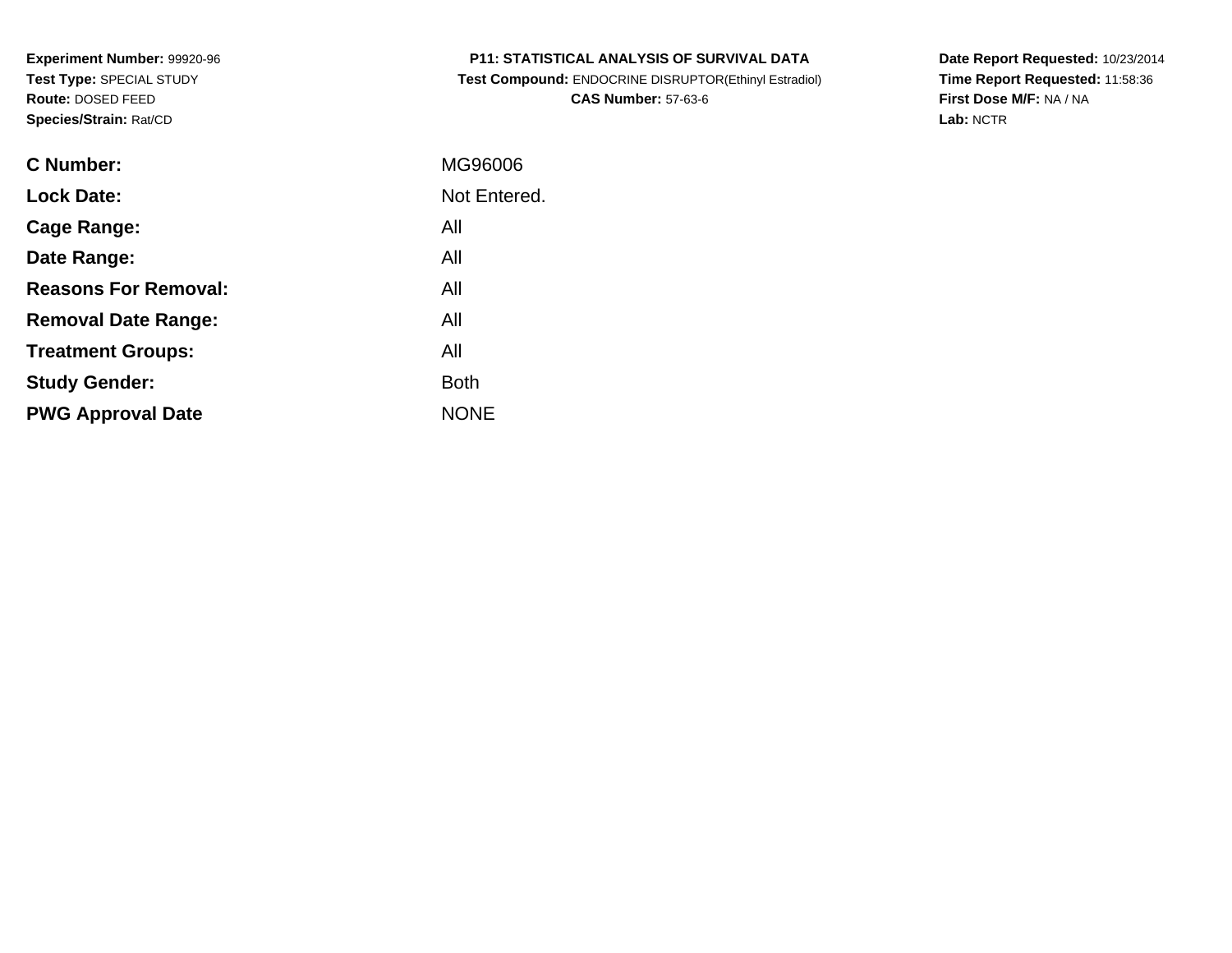# **P11: STATISTICAL ANALYSIS OF SURVIVAL DATA**

 **Test Compound:** ENDOCRINE DISRUPTOR(Ethinyl Estradiol)**CAS Number:** 57-63-6

**Date Report Requested:** 10/23/2014**Time Report Requested:** 11:58:36**First Dose M/F:** NA / NA**Lab:** NCTR

#### **Male RAT FIRST TERMINAL SACRIFICE AT 160 DAYSINDIVIDUAL SURVIVAL TIMES (DAYS)**

|                                                  |                     | INDIVIDUAL SURVIVAL TIMES (DATS) |                    |
|--------------------------------------------------|---------------------|----------------------------------|--------------------|
| <b>CONTROL</b><br>$DOSE = F3$<br><b>TOTAL 25</b> | UNCENSORED DEATHS 0 | CENSORED DEATHS 0                | <b>TERMINAL 25</b> |
| UNCENSORED DEATH DAYS                            |                     |                                  |                    |
| none                                             |                     |                                  |                    |
| <b>CENSORED DEATH DAYS</b>                       |                     |                                  |                    |
| none                                             |                     |                                  |                    |
| DOSE = F3/2PPB TO CTRL                           |                     |                                  |                    |
| TOTAL 25                                         | UNCENSORED DEATHS 0 | CENSORED DEATHS 0                | <b>TERMINAL 25</b> |
| <b>UNCENSORED DEATH DAYS</b>                     |                     |                                  |                    |
| none                                             |                     |                                  |                    |
| <b>CENSORED DEATH DAYS</b>                       |                     |                                  |                    |
| none                                             |                     |                                  |                    |
| $DOSE = F3/10PPB TO CTRL$                        |                     |                                  |                    |
| TOTAL 25                                         | UNCENSORED DEATHS 0 | <b>CENSORED DEATHS 0</b>         | <b>TERMINAL 25</b> |
| <b>UNCENSORED DEATH DAYS</b>                     |                     |                                  |                    |
| none                                             |                     |                                  |                    |
| <b>CENSORED DEATH DAYS</b>                       |                     |                                  |                    |
| none                                             |                     |                                  |                    |
| $DOSE = F3/50PPB TO CTRL$                        |                     |                                  |                    |
| TOTAL 25                                         | UNCENSORED DEATHS 0 | <b>CENSORED DEATHS 0</b>         | <b>TERMINAL 25</b> |
| <b>UNCENSORED DEATH DAYS</b>                     |                     |                                  |                    |
| none                                             |                     |                                  |                    |
| <b>CENSORED DEATH DAYS</b>                       |                     |                                  |                    |
| none                                             |                     |                                  |                    |

(A) FIRST TERMINAL SACRIFICE

(B) THE FIRST ENTRY IS THE TREND TEST (TARONE, 1975) RESULT. SUBSEQUENT ENTRIES ARE THE RESULTS OF PAIRWISE TESTS (COX, 1972). NEGATIVE TRENDS ARE INDICATED BY "N".

(C) MEAN OF ALL UNCENSORED DEATHS PRIOR TO TERMINAL SACRIFICE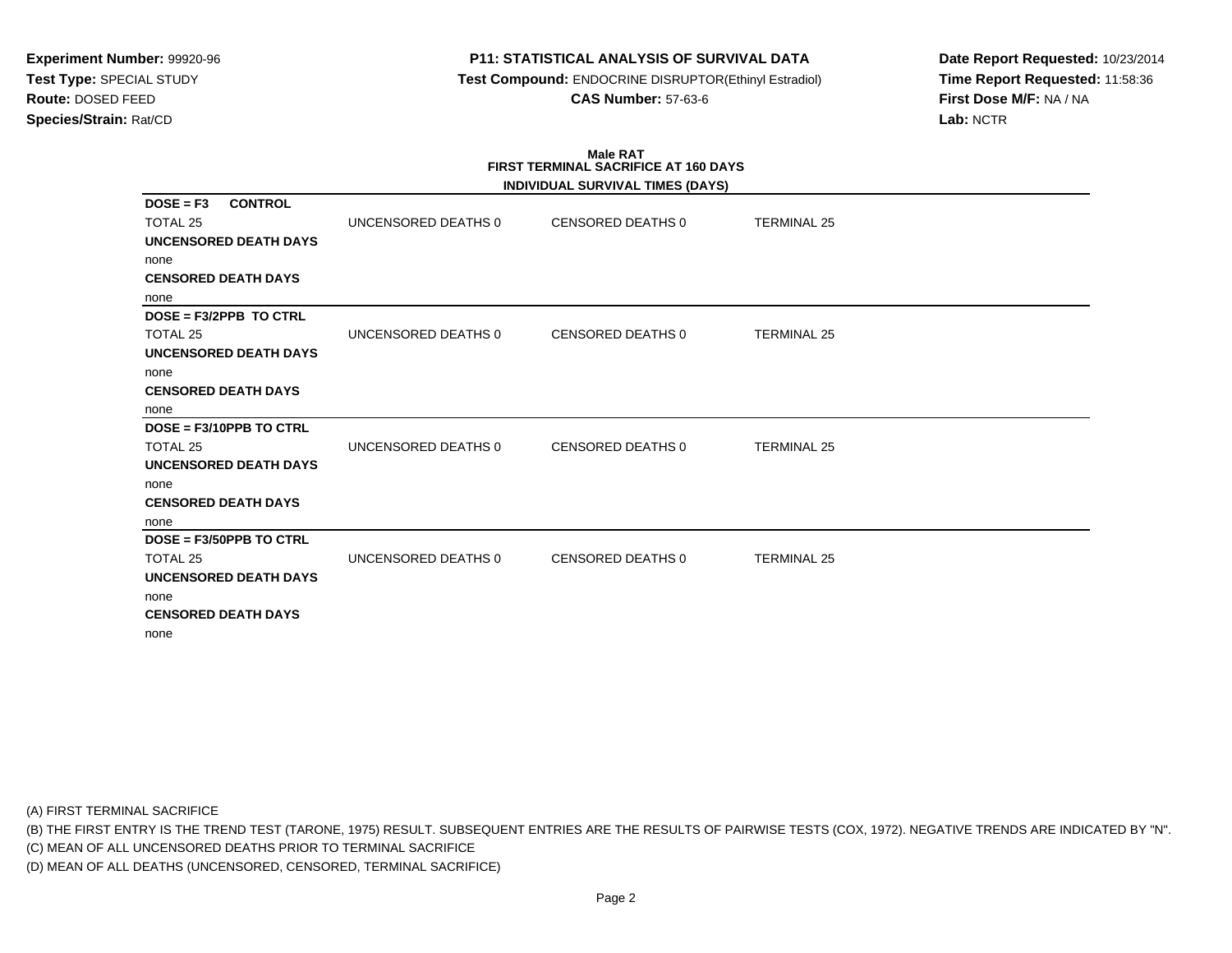## **P11: STATISTICAL ANALYSIS OF SURVIVAL DATA**

**Test Compound:** ENDOCRINE DISRUPTOR(Ethinyl Estradiol)

**CAS Number:** 57-63-6

**Date Report Requested:** 10/23/2014**Time Report Requested:** 11:58:36**First Dose M/F:** NA / NA**Lab:** NCTR

## **Male RATFIRST TERMINAL SACRIFICE AT 160 DAYS**

### **KAPLAN-MEIER SURVIVAL PROBABILITY ESTIMATES (%)**

| <b>DOSE</b>             | TIME (DAYS) |       |       |       |       |       |       |       |       |        |
|-------------------------|-------------|-------|-------|-------|-------|-------|-------|-------|-------|--------|
|                         | 16          | 32    | 48    | 64    | 80    | 96    | 112   | 128   | 144   | 160(A) |
| F3<br><b>CONTROL</b>    | 100.0       | 100.0 | 100.0 | 100.0 | 100.0 | 100.0 | 100.0 | 100.0 | 100.0 | 100.0  |
| <b>F3/2PPB TO CTRL</b>  | 100.0       | 100.0 | 100.0 | 100.0 | 100.0 | 100.0 | 100.0 | 100.0 | 100.0 | 100.0  |
| <b>F3/10PPB TO CTRL</b> | 100.0       | 100.0 | 100.0 | 100.0 | 100.0 | 100.0 | 100.0 | 100.0 | 100.0 | 100.0  |
| <b>F3/50PPB TO CTRL</b> | 100.0       | 100.0 | 100.0 | 100.0 | 100.0 | 100.0 | 100.0 | 100.0 | 100.0 | 100.0  |

(A) FIRST TERMINAL SACRIFICE

(B) THE FIRST ENTRY IS THE TREND TEST (TARONE, 1975) RESULT. SUBSEQUENT ENTRIES ARE THE RESULTS OF PAIRWISE TESTS (COX, 1972). NEGATIVE TRENDS ARE INDICATED BY "N".

(C) MEAN OF ALL UNCENSORED DEATHS PRIOR TO TERMINAL SACRIFICE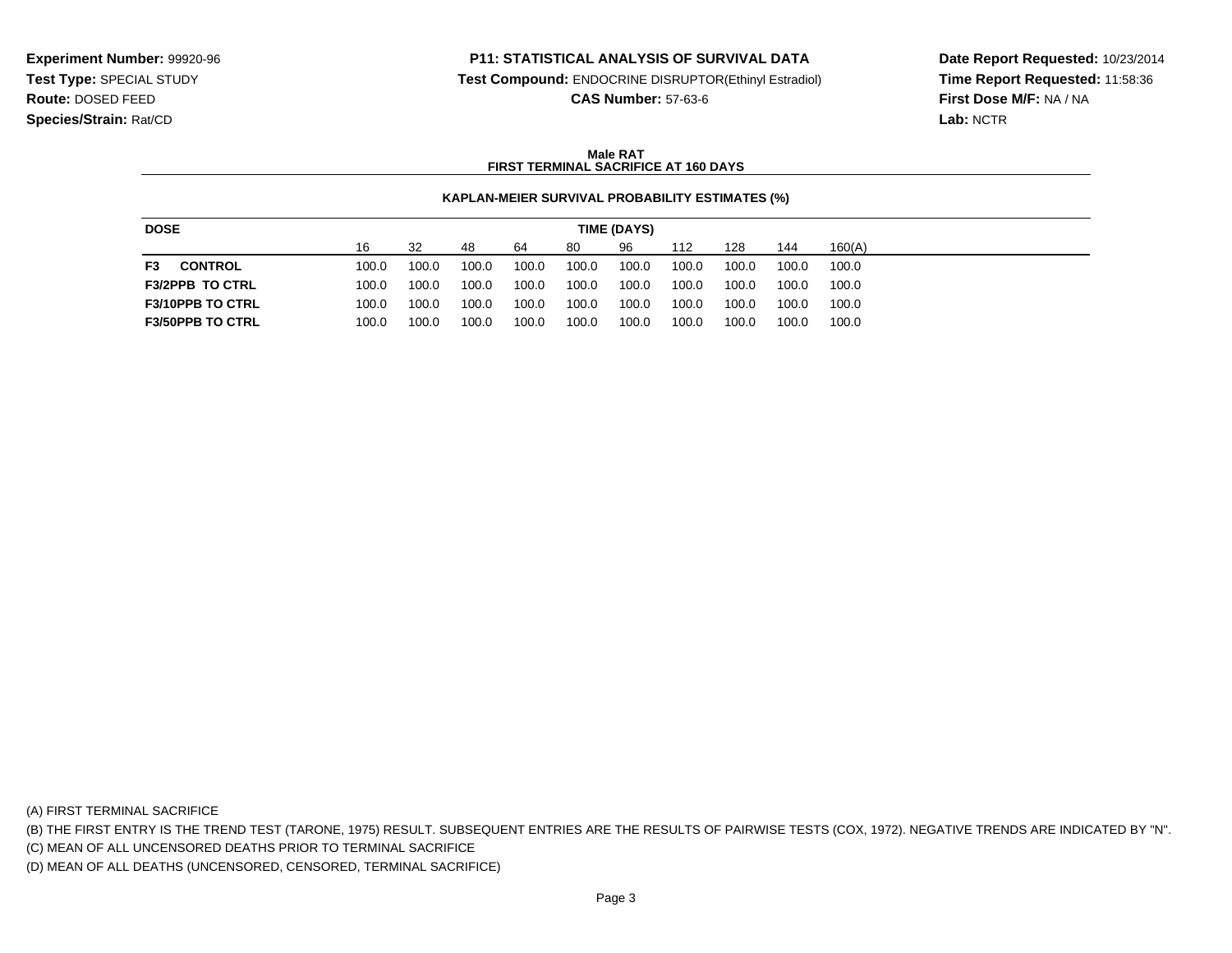# **P11: STATISTICAL ANALYSIS OF SURVIVAL DATA**

**Test Compound:** ENDOCRINE DISRUPTOR(Ethinyl Estradiol)

**CAS Number:** 57-63-6

**Date Report Requested:** 10/23/2014**Time Report Requested:** 11:58:36**First Dose M/F:** NA / NA**Lab:** NCTR

### **Male RATFIRST TERMINAL SACRIFICE AT 160 DAYS**

# **SURVIVAL SUMMARY STATISTICS**

| <b>DOSE</b>                           | <b>CONTROL</b><br>F3 | <b>F3/2PPB TO CTRL</b> | <b>F3/10PPB TO CTRL</b> | <b>F3/50PPB TO CTRL</b>                                                                                                                                                                                                                                                                                                                                                                                                                                                                |
|---------------------------------------|----------------------|------------------------|-------------------------|----------------------------------------------------------------------------------------------------------------------------------------------------------------------------------------------------------------------------------------------------------------------------------------------------------------------------------------------------------------------------------------------------------------------------------------------------------------------------------------|
| SURVIVAL AT END OF STUDY              | 100.0%               | 100.0%                 | 100.0%                  | 100.0%                                                                                                                                                                                                                                                                                                                                                                                                                                                                                 |
| (KAPLAN-MEIER)                        |                      |                        |                         |                                                                                                                                                                                                                                                                                                                                                                                                                                                                                        |
| <b>SIGNIFICANCE (B)</b>               | $\cdots$             | $\cdots$               | $\cdots$                | $\begin{array}{cccccccccccccc} \multicolumn{2}{c}{} & \multicolumn{2}{c}{} & \multicolumn{2}{c}{} & \multicolumn{2}{c}{} & \multicolumn{2}{c}{} & \multicolumn{2}{c}{} & \multicolumn{2}{c}{} & \multicolumn{2}{c}{} & \multicolumn{2}{c}{} & \multicolumn{2}{c}{} & \multicolumn{2}{c}{} & \multicolumn{2}{c}{} & \multicolumn{2}{c}{} & \multicolumn{2}{c}{} & \multicolumn{2}{c}{} & \multicolumn{2}{c}{} & \multicolumn{2}{c}{} & \multicolumn{2}{c}{} & \multicolumn{2}{c}{} & \$ |
| (LIFE TABLE)                          |                      |                        |                         |                                                                                                                                                                                                                                                                                                                                                                                                                                                                                        |
| <b>MEAN DAY OF NATURAL DEATHS (C)</b> |                      |                        |                         |                                                                                                                                                                                                                                                                                                                                                                                                                                                                                        |
| (STANDARD ERROR)                      | $\cdot$              | $\cdot$                | $\cdot$                 | $\cdot$                                                                                                                                                                                                                                                                                                                                                                                                                                                                                |
| <b>MEAN LIFE SPAN (D)</b>             | 160.0                | 160.0                  | 160.0                   | 160.0                                                                                                                                                                                                                                                                                                                                                                                                                                                                                  |
| (STANDARD ERROR)                      | (0.0)                | (0.0)                  | (0.0)                   | (0.0)                                                                                                                                                                                                                                                                                                                                                                                                                                                                                  |

(A) FIRST TERMINAL SACRIFICE

(B) THE FIRST ENTRY IS THE TREND TEST (TARONE, 1975) RESULT. SUBSEQUENT ENTRIES ARE THE RESULTS OF PAIRWISE TESTS (COX, 1972). NEGATIVE TRENDS ARE INDICATED BY "N".

(C) MEAN OF ALL UNCENSORED DEATHS PRIOR TO TERMINAL SACRIFICE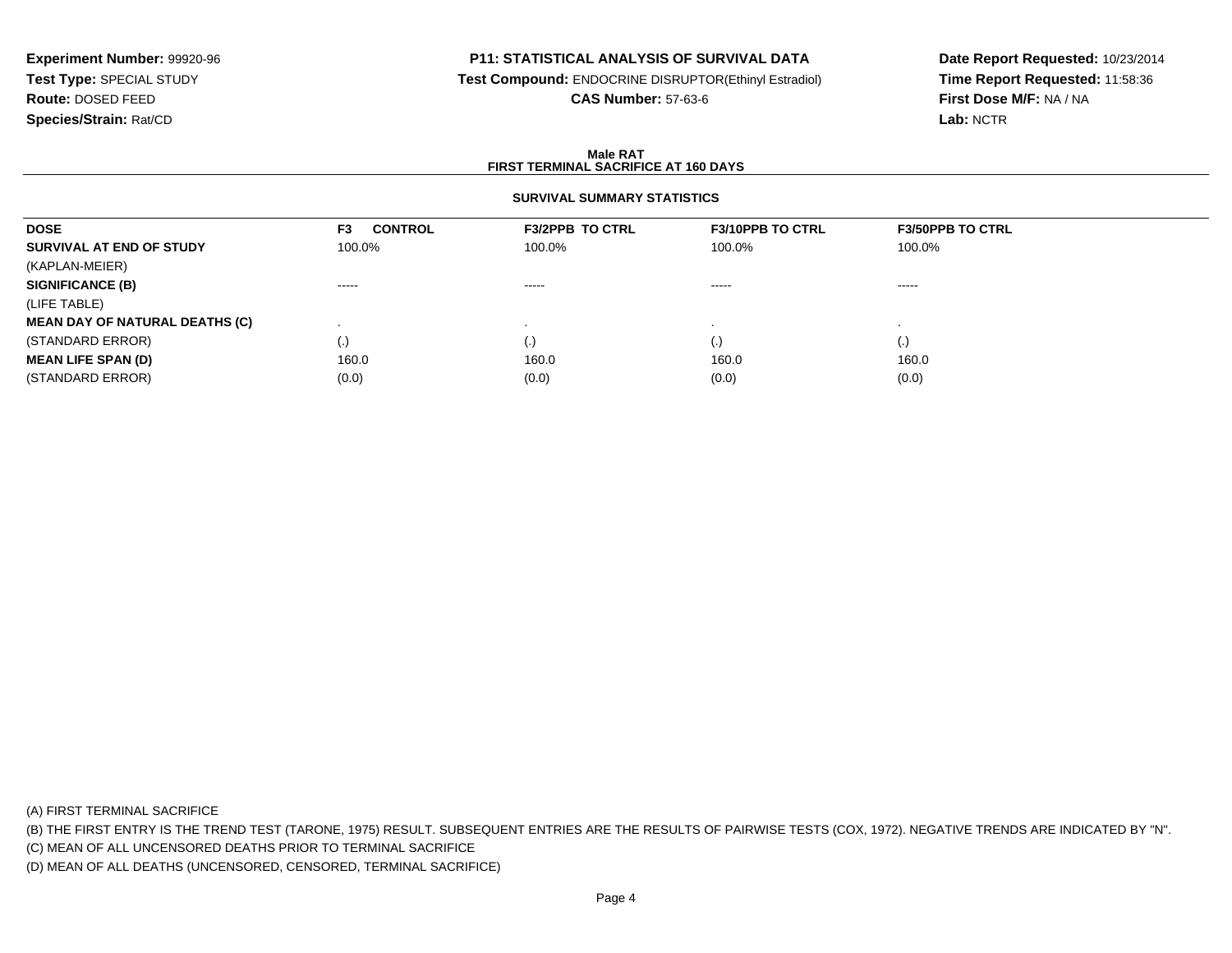# **P11: STATISTICAL ANALYSIS OF SURVIVAL DATA**

 **Test Compound:** ENDOCRINE DISRUPTOR(Ethinyl Estradiol)**CAS Number:** 57-63-6

**Date Report Requested:** 10/23/2014**Time Report Requested:** 11:58:36**First Dose M/F:** NA / NA**Lab:** NCTR

#### **Female RAT FIRST TERMINAL SACRIFICE AT 159 DAYSINDIVIDUAL SURVIVAL TIMES (DAYS)**

|                               |                     | INDIVIDUAL SURVIVAL TIMES (DAYS) |                    |  |
|-------------------------------|---------------------|----------------------------------|--------------------|--|
| <b>CONTROL</b><br>$DOSE = F3$ |                     |                                  |                    |  |
| TOTAL 25                      | UNCENSORED DEATHS 0 | <b>CENSORED DEATHS 0</b>         | <b>TERMINAL 25</b> |  |
| UNCENSORED DEATH DAYS         |                     |                                  |                    |  |
| none                          |                     |                                  |                    |  |
| <b>CENSORED DEATH DAYS</b>    |                     |                                  |                    |  |
| none                          |                     |                                  |                    |  |
| DOSE = F3/2PPB TO CTRL        |                     |                                  |                    |  |
| TOTAL 25                      | UNCENSORED DEATHS 0 | CENSORED DEATHS 0                | <b>TERMINAL 25</b> |  |
| UNCENSORED DEATH DAYS         |                     |                                  |                    |  |
| none                          |                     |                                  |                    |  |
| <b>CENSORED DEATH DAYS</b>    |                     |                                  |                    |  |
| none                          |                     |                                  |                    |  |
| DOSE = F3/10PPB TO CTRL       |                     |                                  |                    |  |
| TOTAL 25                      | UNCENSORED DEATHS 0 | <b>CENSORED DEATHS 0</b>         | <b>TERMINAL 25</b> |  |
| <b>UNCENSORED DEATH DAYS</b>  |                     |                                  |                    |  |
| none                          |                     |                                  |                    |  |
| <b>CENSORED DEATH DAYS</b>    |                     |                                  |                    |  |
| none                          |                     |                                  |                    |  |
| DOSE = F3/50PPB TO CTRL       |                     |                                  |                    |  |
| TOTAL 25                      | UNCENSORED DEATHS 0 | <b>CENSORED DEATHS 0</b>         | <b>TERMINAL 25</b> |  |
| UNCENSORED DEATH DAYS         |                     |                                  |                    |  |
| none                          |                     |                                  |                    |  |
| <b>CENSORED DEATH DAYS</b>    |                     |                                  |                    |  |
| none                          |                     |                                  |                    |  |
|                               |                     |                                  |                    |  |

(A) FIRST TERMINAL SACRIFICE

(B) THE FIRST ENTRY IS THE TREND TEST (TARONE, 1975) RESULT. SUBSEQUENT ENTRIES ARE THE RESULTS OF PAIRWISE TESTS (COX, 1972). NEGATIVE TRENDS ARE INDICATED BY "N".

(C) MEAN OF ALL UNCENSORED DEATHS PRIOR TO TERMINAL SACRIFICE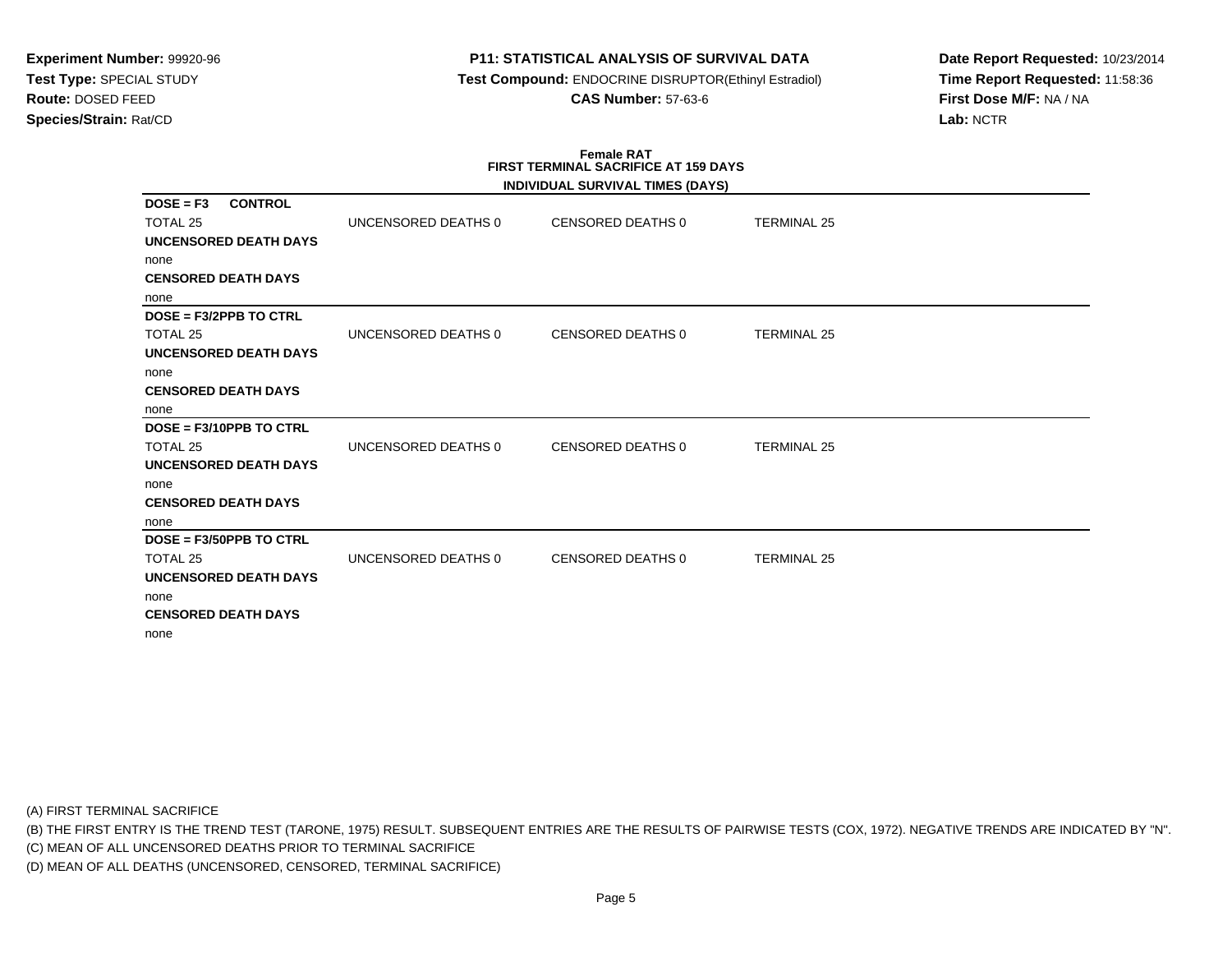## **P11: STATISTICAL ANALYSIS OF SURVIVAL DATA**

**Test Compound:** ENDOCRINE DISRUPTOR(Ethinyl Estradiol)

**CAS Number:** 57-63-6

**Date Report Requested:** 10/23/2014**Time Report Requested:** 11:58:36**First Dose M/F:** NA / NA**Lab:** NCTR

## **Female RATFIRST TERMINAL SACRIFICE AT 159 DAYS**

### **KAPLAN-MEIER SURVIVAL PROBABILITY ESTIMATES (%)**

| <b>DOSE</b><br>TIME (DAYS) |  |       |       |       |       |       |       |       |       |       |        |
|----------------------------|--|-------|-------|-------|-------|-------|-------|-------|-------|-------|--------|
|                            |  | 16    | 32    | 48    | 64    | 80    | 96    | 112   | 128   | 144   | 159(A) |
| <b>CONTROL</b><br>F3       |  | 100.0 | 100.0 | 100.0 | 100.0 | 100.0 | 100.0 | 100.0 | 100.0 | 100.0 | 100.0  |
| <b>F3/2PPB TO CTRL</b>     |  | 100.0 | 100.0 | 100.0 | 100.0 | 100.0 | 100.0 | 100.0 | 100.0 | 100.0 | 100.0  |
| <b>F3/10PPB TO CTRL</b>    |  | 100.0 | 100.0 | 100.0 | 100.0 | 100.0 | 100.0 | 100.0 | 100.0 | 100.0 | 100.0  |
| <b>F3/50PPB TO CTRL</b>    |  | 100.0 | 100.0 | 100.0 | 100.0 | 100.0 | 100.0 | 100.0 | 100.0 | 100.0 | 100.0  |

(A) FIRST TERMINAL SACRIFICE

(B) THE FIRST ENTRY IS THE TREND TEST (TARONE, 1975) RESULT. SUBSEQUENT ENTRIES ARE THE RESULTS OF PAIRWISE TESTS (COX, 1972). NEGATIVE TRENDS ARE INDICATED BY "N".

(C) MEAN OF ALL UNCENSORED DEATHS PRIOR TO TERMINAL SACRIFICE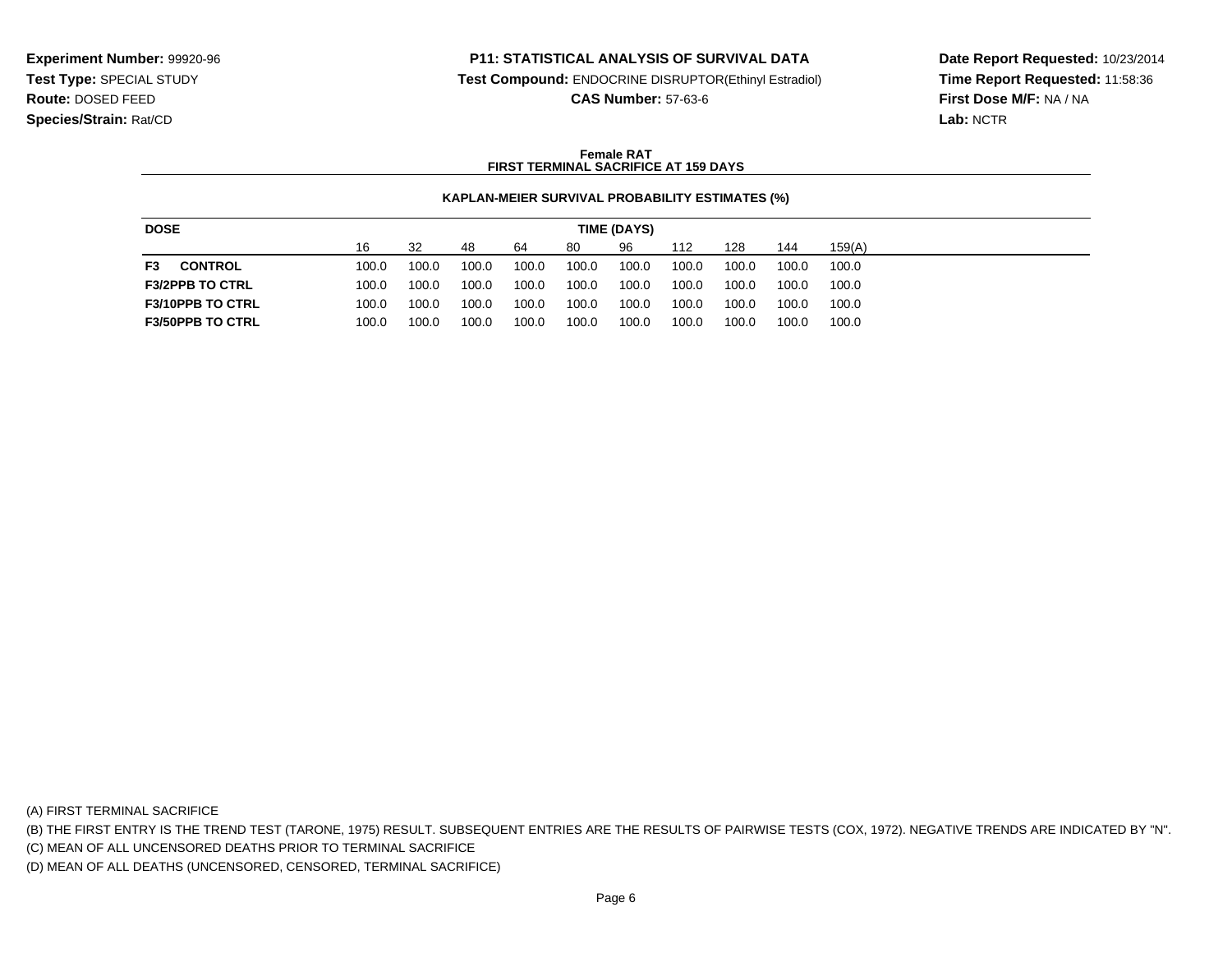# **P11: STATISTICAL ANALYSIS OF SURVIVAL DATA**

**Test Compound:** ENDOCRINE DISRUPTOR(Ethinyl Estradiol)

**CAS Number:** 57-63-6

**Date Report Requested:** 10/23/2014**Time Report Requested:** 11:58:36**First Dose M/F:** NA / NA**Lab:** NCTR

### **Female RATFIRST TERMINAL SACRIFICE AT 159 DAYS**

# **SURVIVAL SUMMARY STATISTICS**

| <b>DOSE</b>                           | <b>CONTROL</b><br>F <sub>3</sub> | <b>F3/2PPB TO CTRL</b> | <b>F3/10PPB TO CTRL</b> | <b>F3/50PPB TO CTRL</b> |
|---------------------------------------|----------------------------------|------------------------|-------------------------|-------------------------|
| SURVIVAL AT END OF STUDY              | 100.0%                           | 100.0%                 | 100.0%                  | 100.0%                  |
| (KAPLAN-MEIER)                        |                                  |                        |                         |                         |
| <b>SIGNIFICANCE (B)</b>               | $\cdots \cdots \cdots$           | $\cdots \cdots \cdots$ | $\cdots \cdots \cdots$  | -----                   |
| (LIFE TABLE)                          |                                  |                        |                         |                         |
| <b>MEAN DAY OF NATURAL DEATHS (C)</b> |                                  |                        |                         |                         |
| (STANDARD ERROR)                      | (.)                              |                        | $\cdot$                 | $\cdot$                 |
| <b>MEAN LIFE SPAN (D)</b>             | 159.0                            | 159.0                  | 159.0                   | 159.0                   |
| (STANDARD ERROR)                      | (0.0)                            | (0.0)                  | (0.0)                   | (0.0)                   |

(A) FIRST TERMINAL SACRIFICE

(B) THE FIRST ENTRY IS THE TREND TEST (TARONE, 1975) RESULT. SUBSEQUENT ENTRIES ARE THE RESULTS OF PAIRWISE TESTS (COX, 1972). NEGATIVE TRENDS ARE INDICATED BY "N".

(C) MEAN OF ALL UNCENSORED DEATHS PRIOR TO TERMINAL SACRIFICE